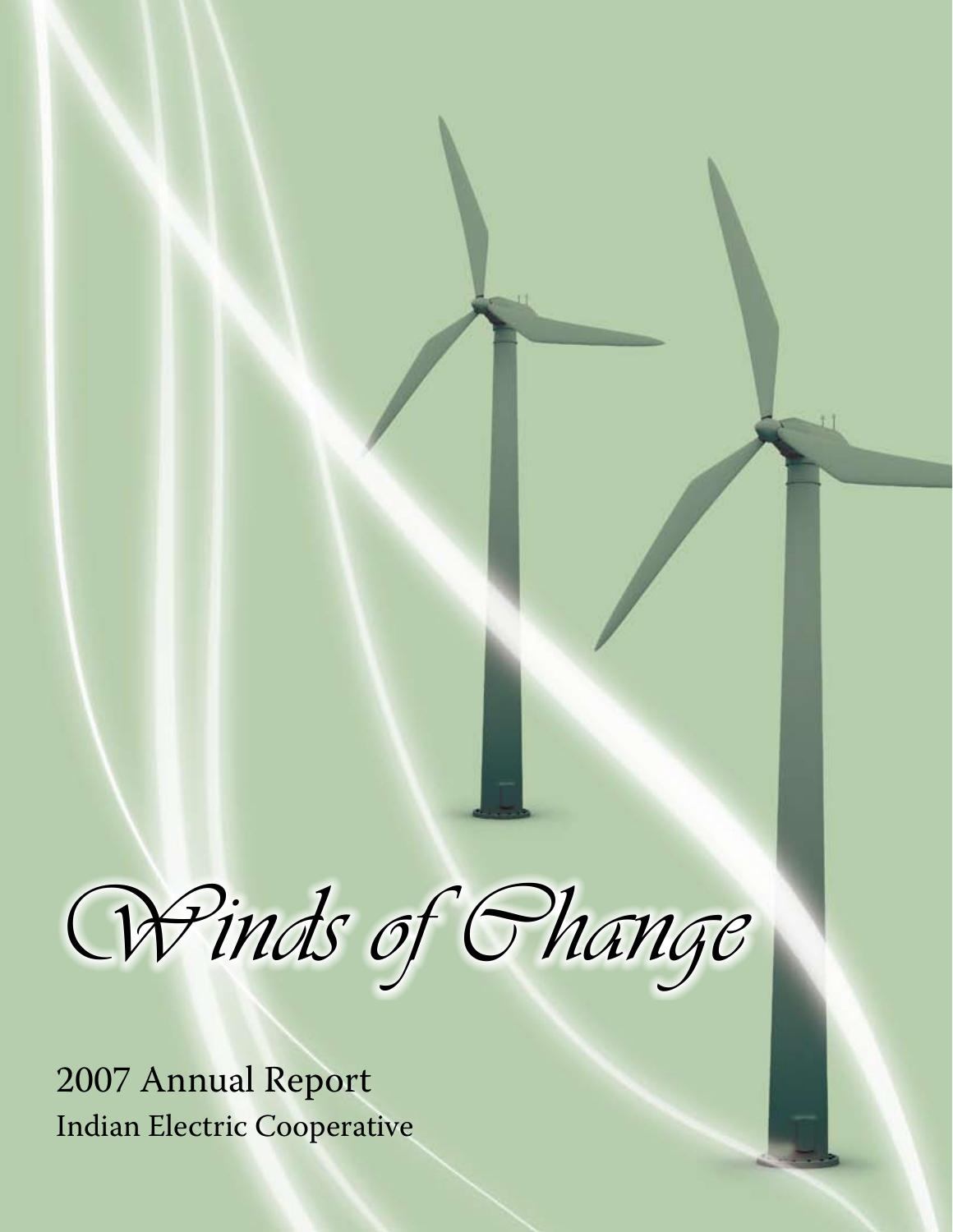### The winds that come sweeping down the plains today are winds of change.

The demand for electricity continues to increase at a steady, yet rapid, pace, while the system that generates and delivers that electricity is strained and hindered by economic, environmental and regulatory constraints.

- The solution to our energy dilemma is multi-faceted. At each level of energy generation and production, co-ops across the country are diligently searching for ways to remain true to our core values of always looking out for the consumer by keeping the lights on and the rates down. We are developing and utilizing new technology, and actively investing in biofuels, wind and solar generation.
- We know that today electric power is not the luxury it was yesterday; it is a necessity and will remain so tomorrow.  $\sqrt{f}$ acing obstacles today to ensure a bright tomorrow is not new to cooperatives.  $\propto$ now that your trustees and employees are working today to make your tomorrow bright with reliable electric service at a reasonable price.

### **Mission Statement**

*Indian Electric Cooperative is a member-owned organization dedicated to the delivery of quality electric power, related to valueadded services and the investment in our communities that contribute to the quality of life for the membership.*

## **Official Notice**

### 2008 Annual Meeting

Notice is hereby given that the 2008 Annual Meeting of Members of Indian Electric Cooperative, Inc. will be held at 10 a.m. Saturday, Oct. 25, 2008, at the Cleveland High School Event Center located in Cleveland, Pawnee County, Oklahoma.

Purpose of the meeting is to act on the following matters:

- 1. Reports of Officers and Trustees;
- 2. Election of Cooperative Trustees from Districts 1, 4, and 7;
- 3. Vote on Proposed Changes to Cooperative Bylaws;

4. All other business that may come before the meeting or any adjournments thereof.

Registration for the 2008 Annual Meeting will commence at 8:15 a.m., Saturday, Oct. 25, and the meeting will be called to order at 10 a.m.

Each membership, whether it is a single membership or a joint membership, shall be entitled to one vote in any matter that may come before the meeting.

Memberships other than residential must present a letter on organizational stationery, signed by a recognized official of the organization, indicating the bearer as the official voting representative of the organization. The bearer must present the letters at the time of registration.

# 18,863 is the number of meters IEC serves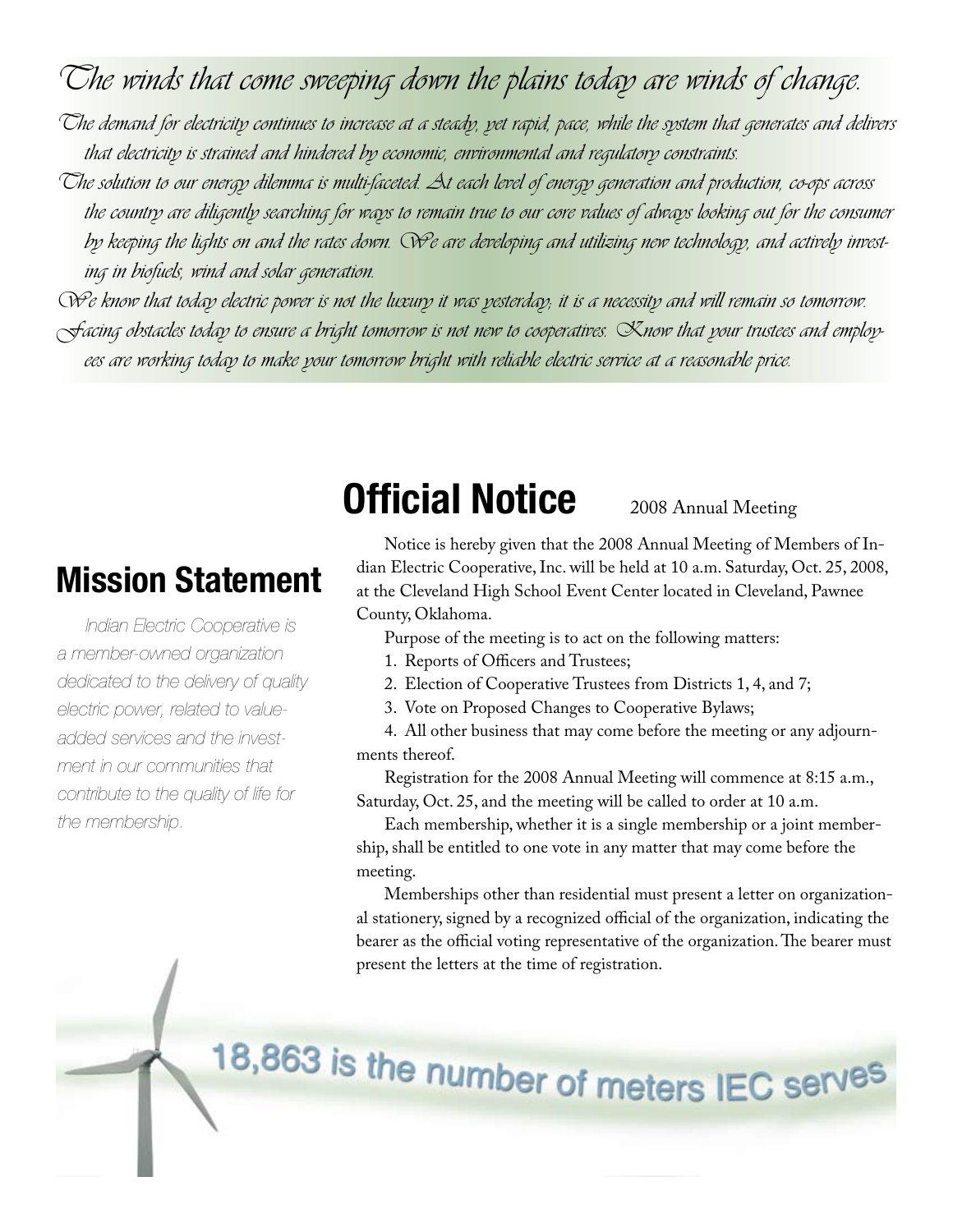## Future Brings Changes and Challenges

The energy industry in<br>
the United States is<br>
experiencing the greatest<br>
and of shares again in magnetic the United States is period of change seen in many decades. Extreme volatility in the price of natural gas, coal, coal transportation costs, petroleum products and goods and services has led to extreme price hikes to end-use consumers. The electric industry is slowly reaching a crisis point that must be addressed with calm and logical forward-minded thinking.

Due to high construction costs, lack of a guaranteed rate of return and the extreme difficulty in obtaining right-of-way and necessary approvals, very few new electric transmission lines have been built in this country in recent years. For many years, we had an abundance of power being produced nationally, and again, due to costs and environmental constraints, very few new large-scale power plants were built. During that same period, our electric power use as a nation has increased significantly every year for the past decade with no end in sight. We are slowly but surely reaching the point where demand will exceed supply. If not addressed, this will lead to shortages and continued price hikes.

The presidential campaign will invariably bring forth spirited debate on the national energy policy. Some want to focus only on renewable energy sources to decrease our dependence on foreign energy, while some want to concentrate on increased exploration and drilling within the U.S. to accomplish the same goal. In reality, a mix of both ideologies must be implemented. Renewable energy is the power

of the future. While great strides in developing commercial renewable energy have been made, it cannot meet our growing demand in time to avert a crisis. Wind energy is exciting, but it cannot replace fossil fuel power plants because the wind does not blow all the time, but the demand for power is constant regardless of whether the wind blows or not. The same can be said for solar power; the future is promising, but it cannot meet the current need. The country must keep developing these clean, renewable sources of energy, but also remain practical and address the current critical need for power.

The theory of global warming must also be addressed in any energy debate. Global warming is just that – a theory. While some accept it as fact, there is no clear consensus that we are heading toward a catastrophe. For every credible scientist (and former vice-president) that proclaims impending disaster, another credible scientist says it is not so. No matter what your personal belief, congress and the new administration will address this issue in 2009. Calm and logical thinking and extreme caution must be exercised is any policy decisions. Some proposals will have immediate and severe impacts on the retail cost of electricity. If the wrong path is followed, electricity prices could soar.

IEC is positioned to meet these challenges and continue to provide quality service to its members. IEC is a member of and purchases wholesale power from KAMO Electric Power Cooperative. KAMO is a member

#### **Greg Fielding**, *President* **Jack Clinkscale**, *General Manager*

of and purchases power from Associated Electric Cooperative (AECI) in Springfield, Missouri. AECI provides power for 54 electric cooperatives in southern Missouri and northeast Oklahoma. They have a mix of reliable coal and natural gas plants throughout their service territories and that, along with federally supplied hydropower, allow them to deliver economical and reliable power over a strong and well maintained transmission system.

While AECI and KAMO have provided quality, reliable service to IEC, they are not immune to rising prices that have affected all utilities. IEC had a wholesale rate increase in April of slightly over 23%. Your cooperative was forced to pass this along to members in the form of a 13.5% increase. Even with this increase, AECI and KAMO continue to be a low cost provider in today's market. While the future of IEC power cost is not as bleak as some, wholesale power costs will remain volatile and subject to change.

The board of trustees, management and employees are dedicated to providing reliable electric power to IEC members at reasonable costs. We are also dedicated to maintaining your distribution system that has been built and improved over the past 67 years. While the future will bring changes and challenges, we will meet those challenges and continue to serve our your needs.

# 12,854 members own IEC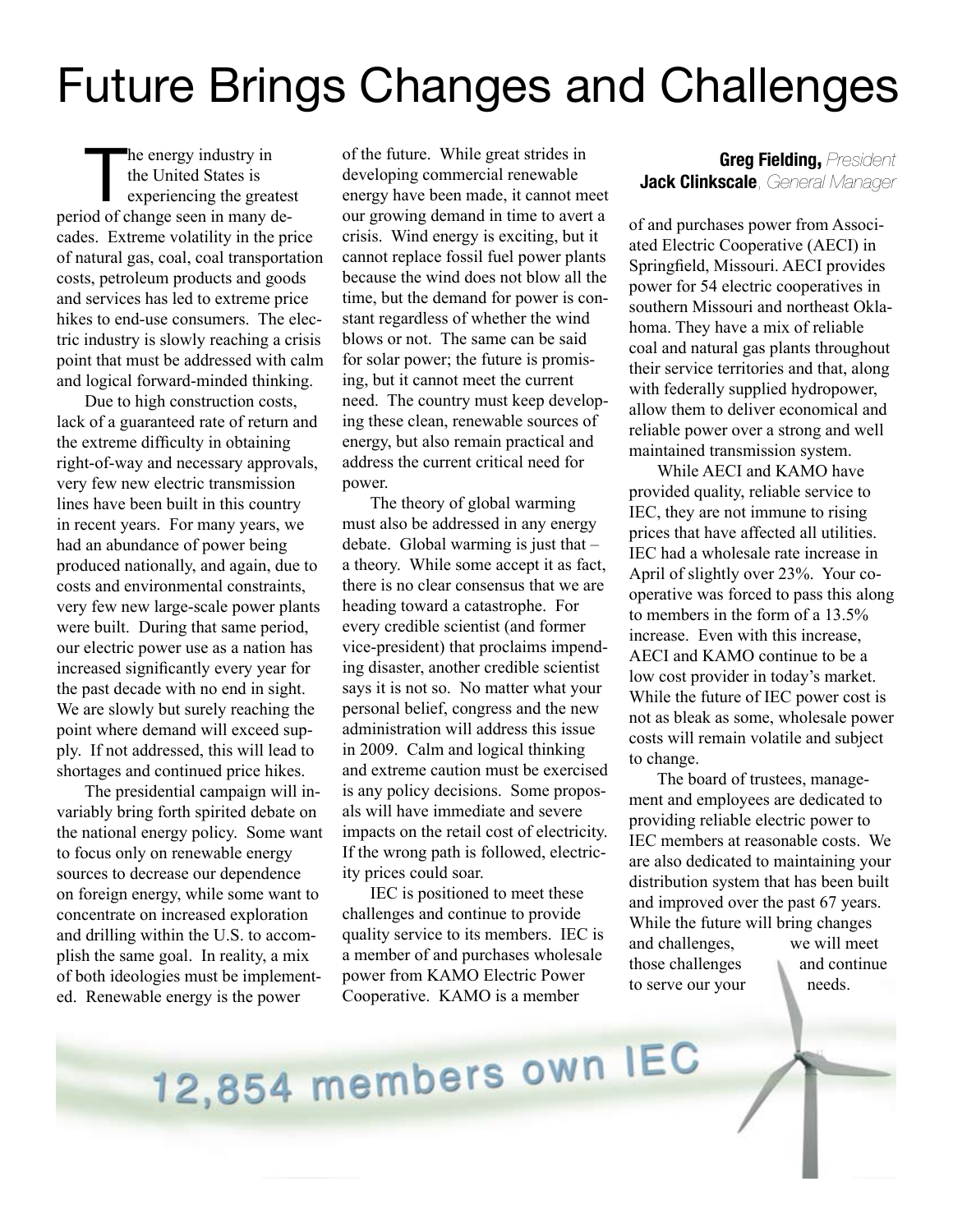## **Revenue and Patronage Capital**

For the years ended December 31, 2007 and 2006

|                                                                                                                                                                                                                                                                         | 2007                                                                                                                      | 2006                                                                                                                      |
|-------------------------------------------------------------------------------------------------------------------------------------------------------------------------------------------------------------------------------------------------------------------------|---------------------------------------------------------------------------------------------------------------------------|---------------------------------------------------------------------------------------------------------------------------|
| <b>Operating revenues</b>                                                                                                                                                                                                                                               | \$29,231,107                                                                                                              | \$29,966,522                                                                                                              |
| <b>Operating expenses:</b>                                                                                                                                                                                                                                              |                                                                                                                           |                                                                                                                           |
| Cost of power<br>Distribution expense - operations<br>Distribution expense - maintenance<br>Consumer accounts<br>Customer service and information<br>Administrative and general<br>Depreciation<br>Taxes<br>Interest on long-term debt<br>Other interest and deductions | 16,572,323<br>1,795,987<br>1,351,097<br>1,319,636<br>326,907<br>2,595,927<br>2,662,275<br>616,452<br>1,590,234<br>117,823 | 15,206,197<br>1,991,939<br>1,544,899<br>1,469,842<br>357,077<br>3,244,028<br>2,432,168<br>579,183<br>1,676,989<br>112,419 |
| <b>Total operating expenses</b>                                                                                                                                                                                                                                         | \$28,948,661                                                                                                              | \$28,614,741                                                                                                              |
| <b>Net operating expenses</b>                                                                                                                                                                                                                                           | 282,446                                                                                                                   | 1,351,781                                                                                                                 |
| <b>Non-operating margins:</b>                                                                                                                                                                                                                                           |                                                                                                                           |                                                                                                                           |
| Interest income<br>Other                                                                                                                                                                                                                                                | 477,015<br>119,222                                                                                                        | 483,639<br>268,697                                                                                                        |
| <b>Total non-operating margins</b>                                                                                                                                                                                                                                      | \$596,237                                                                                                                 | \$752,337                                                                                                                 |
| <b>Generation and transmission cooperative</b><br>and other capital credits                                                                                                                                                                                             | 470,108                                                                                                                   | 464,563                                                                                                                   |
| Net margins for year                                                                                                                                                                                                                                                    | \$1,348,791                                                                                                               | \$2,568,681                                                                                                               |
| Patronage capital - beginning of year                                                                                                                                                                                                                                   | 33,040,631                                                                                                                | 30,850,227                                                                                                                |
| Retirement of capital credits                                                                                                                                                                                                                                           | (614, 381)                                                                                                                | (378, 277)                                                                                                                |
| Patronage capital - end of year                                                                                                                                                                                                                                         | <u>\$33,775,041</u>                                                                                                       | <b>\$33,040,631</b>                                                                                                       |

3,530 miles of line bring power to IEC members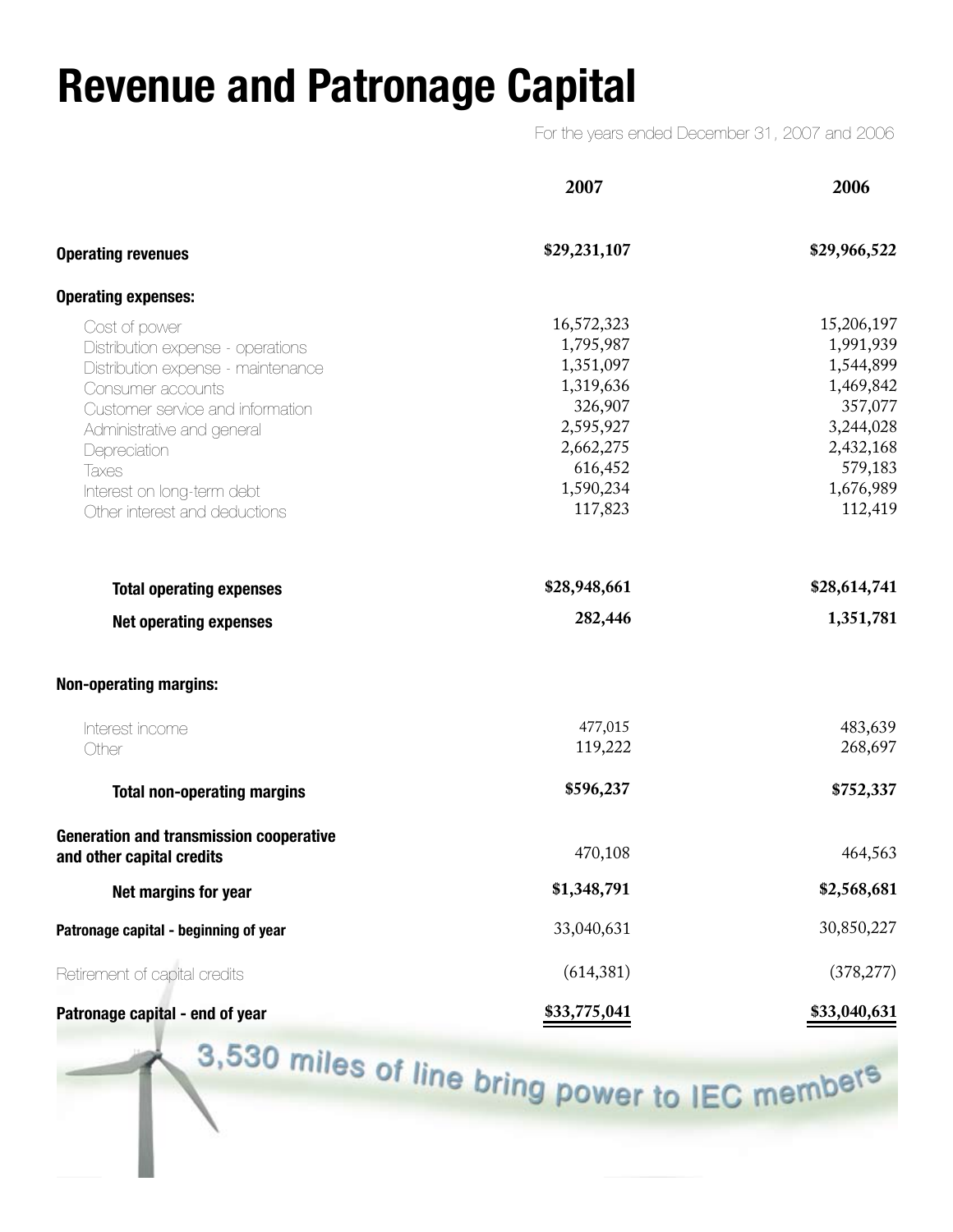## **Balance Sheet**

#### **Assets:**

|                                | <b>Electric plant in service</b><br><b>Less depreciation</b>                                                                           | \$93,245,630<br>30,970,545 | 62,275,085                                                              |
|--------------------------------|----------------------------------------------------------------------------------------------------------------------------------------|----------------------------|-------------------------------------------------------------------------|
| <b>WHAT</b><br><b>WE OWN</b>   | Cash<br>Investments<br>Receivables<br>Material and supplies<br>Prepayments, other accrued assets and deferred debits                   |                            | 2,488,163<br>14,837,691<br>2,183,596<br>553,388<br>110,006              |
|                                | <b>Total</b>                                                                                                                           |                            | \$82,447,929                                                            |
| <b>Liabilities:</b>            |                                                                                                                                        |                            |                                                                         |
| <b>WHAT</b><br><b>WE OWE</b>   | Long term debt<br>Current maturities of long term debt<br>Member deposits<br>Accounts payable<br>Deferred credits<br>Other liabilities |                            | 38,522,401<br>2,032,851<br>1,803,519<br>3,978,404<br>336,513<br>604,084 |
| <b>OUR</b><br><b>NET WORTH</b> | Membership fees<br>Patronage capital<br>Other equities                                                                                 |                            | 772,475<br>33,775,041<br>622,641                                        |
|                                | <b>Total</b>                                                                                                                           |                            | \$82,447,929                                                            |

## **Use of Revenue**



I am pleased to present the 2007 financial results for Indian Electric Cooperative. The cooperative's 2007 financial statements were audited by Briscoe, Burke & Grigsby, LLP, Certified Public Accountants, and George Nobles, CPA, audited the Operation Round Up financial records reported on page 6 of this annual report. In the opinions, the 2007 financial statements present fairly, in all material respects, the financial position and results of operation for Indian Electric Cooperative and the IEC Foundation in conformity and generally accepted accounting principles.

Secretary, Board of Trustees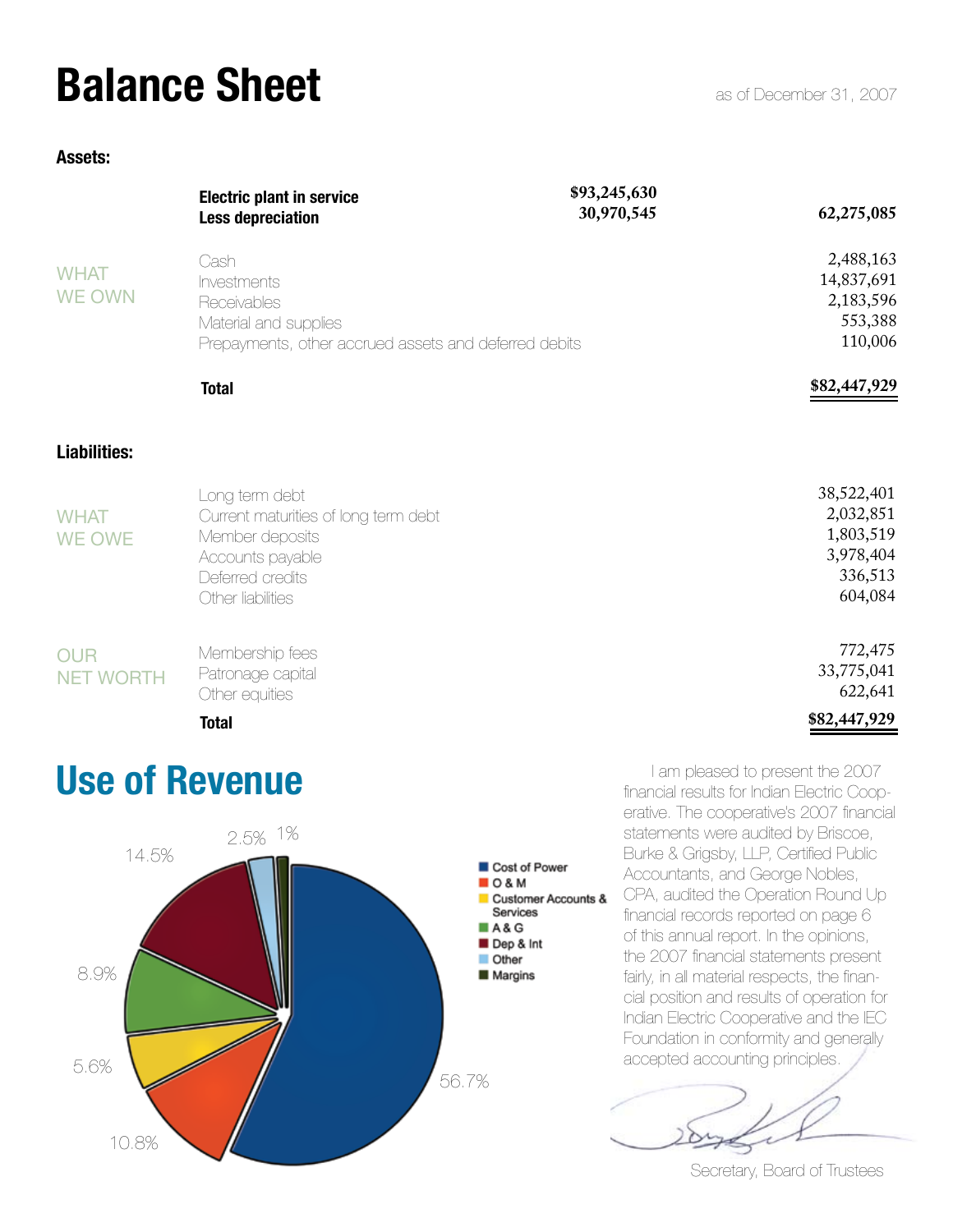# **Operation Round Up©**

Financial Statements for years ended December 31

|                                                | 2007        | 2006        |
|------------------------------------------------|-------------|-------------|
| <b>Changes in unrestricted net assets:</b>     |             |             |
| Revenues:                                      |             |             |
| Operation Round Up <sup>®</sup>                | \$47,291.27 | \$42,757.74 |
| Investment income                              | 2,572.52    | 2,188.06    |
| Total                                          | \$49,863.79 | \$44,945.80 |
| Expenses:                                      |             |             |
| Grants to:                                     |             |             |
| Fire and police agencies                       | 540.00      | 3,895.00    |
| Educational organizations                      | 2,500.00    | 2,500.00    |
| Religious organizations                        | 0.00        | 500.00      |
| Health care organizations                      | 1,540,00    | 1,000.00    |
| Civic organizations                            | 2,742.40    | 1,800.00    |
| Public libraries                               | $-0-$       | $-0-$       |
| Total                                          | \$7,322.40  | \$9,695.00  |
| <b>Neighbor Assistance:</b>                    |             |             |
| Food and household staples                     | 4,082.60    | 3,416.19    |
| Medical and dental care                        | 3.306.88    | 4,286.60    |
| Clothing                                       | 200.00      | 108.51      |
| Home improvements                              | 1,984.41    | 2.005.06    |
| House and car payments                         | 12,735.85   | 17,122.71   |
| Miscellaneous                                  | 1,380.91    | 1,916.39    |
| Total                                          | \$23,690.65 | \$28,855.46 |
| <b>Support Expenses:</b>                       |             |             |
| Audit fees                                     | 1,175.00    | 1,175.00    |
| Office supplies                                | 43.18       | 63.75       |
| Travel expense                                 | 2,494.81    | 2,904.35    |
| Postage                                        | 0.00        | 42.27       |
| Miscellaneous                                  | 10.00       | 100.00      |
| Total                                          | \$3,722.99  | \$4,285.37  |
| Increase (Decrease) in unrestricted net assets | 15,127.75   | 2,109.97    |
|                                                |             |             |
| Net assets at beginning of year                | 55,793.71   | 53,683.74   |
| Net assets at end of year                      | \$70,921.46 | \$55,793.71 |
| Assets:                                        |             |             |
| Checking                                       | 15,228.67   | 2,673.44    |
| Investments                                    | 55,692.79   | 53,120.27   |
| <b>Total Assets</b>                            | 70,921.46   | 55,793.71   |
|                                                |             |             |
| Net assets:                                    | \$70,921.46 | \$55,793.71 |
| Unrestricted                                   |             |             |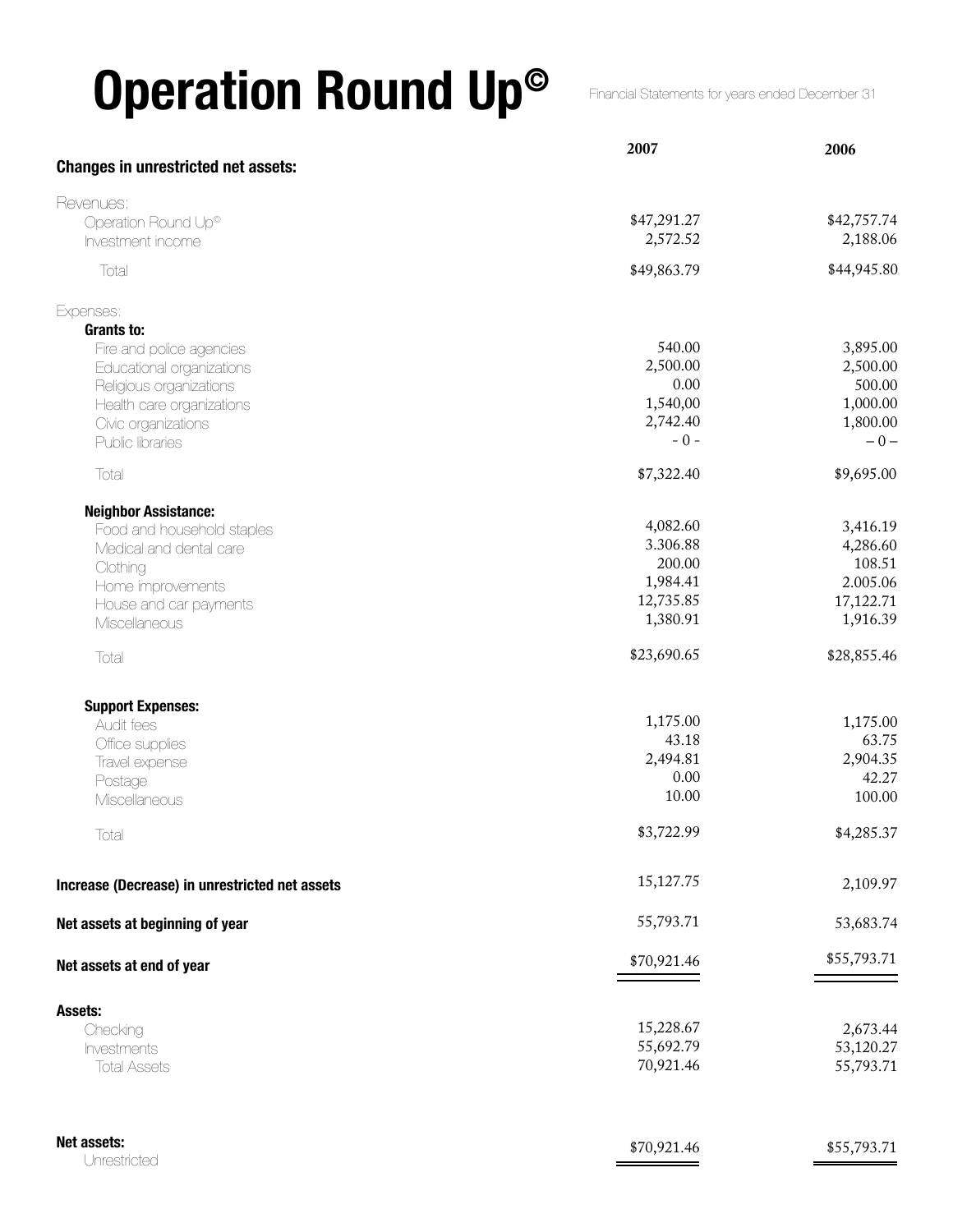## **Minutes of 2007 Annual Meeting**

The 68th Annual Meeting of<br>Members of Indian Electric<br>Cooperative, Inc. was held Members of Indian Electric Cooperative, Inc. was held at the Cleveland High School Event Center on Saturday, October 20, 2007. At approximately 10:00 a.m., Board President Bill Boone called the meeting to order. Mr. Boone introduced Rev. Connie Taylor of the Cleveland First United Methodist Church, who delivered the invocation. Members of the Cleveland American Legion Post #3 were introduced and led a salute to the Flag of the United States. The Wiskey Bent Band, joined by the audience, sang the National Anthem.

Mr. Boone informed members Dr. Greg Fielding, Secretary-Treasurer of the Board of Trustees, would serve as Secretary of the Meeting. Mr. Boone then asked Dr. Fielding to conduct several prize drawings. Following the prize drawings, Secretary Fielding informed the membership the Cooperative currently has 12,854 members and bylaws require five percent, or 642 of the members, must register their attendance to constitute a quorum and have a legal meeting. He reported 720 had registered and declared a quorum in attendance.

A true copy of the official Notice of the Annual Meeting of Members for 2007 was mailed to all members in accordance with the Bylaws of the Cooperative. The Bylaws further state minutes of the previous Annual Meeting of Members will be read. Motion was duly made and seconded to dispense with the reading of the minutes and approve them as written. Motion carried. Dr. Fielding turned the meeting to Robert Burk, Vice President of the Board of Trustees. Mr. Burk introduced honored guests and visiting Cooperative representatives. He then introduced Corporate Counsel Ron Barber and the Board of Trustees.

The next order of business was the

introduction of District 9 candidates. Mr. Burke turned the chair over to Ron Barber who introduced both candidates. Mr. Barber introduced incumbent and petition nominee Rock Reese. Mr. Reese addressed the audience. Mr. Barber introduced district nominee Jim Hadlock. Mr. Hadlock addressed the audience. Mr. Barber informed members of the voting booths' location and stated the polls would remain open for an additional 12 minutes. Mr. Barber encouraged those members who had not yet voted to do so and stated results would be announced at the end of the meeting. Mr. Barber turned the chair over to President Boone.

Mr. Boone invited Veterans and individuals supporting the armed forces to stand and be recognized for their commitment and service. Mr. Boone next recognized the Blue Star Mothers of America, Chapter 9 and invited representatives to come to the stage. Mr. Boone expressed sincere appreciation for the exemplary job they have done and continue doing and presented the organization with a check from IEC.

Mr. Boone turned the chair over to J.W. Casper, IEC Foundation Trustee. Mr. Casper discussed the Operation Round-Up® program and encouraged additional participation in the program. The meeting was turned to Barry Keeler and Rock Reese who conducted several prize drawings. Mr. Keeler then introduced IEC General Manager Jack Clinkscale. Mr. Clinkscale addressed the audience, conveying appreciation for the opportunity to serve members in the area and shared appreciation for the exemplary work exhibited by IEC staff.

Mr. Clinkscale informed members that 2006 was a good year and that 2007 is looking even better. Mr. Clinkscale discussed the history of rural electric cooperatives and highlighted IEC's nonprofit status. He then discussed factors leading to increased utility costs, stating

Cleveland Event Center Saturday, October 20, 2007

power costs are expected to increase. He added 2008 would see a significant increase that will need to be passed to members.

Trustees Wanda Foster and Mike Spradling conducted more prize drawings. Mr. Spradling encouraged members to stay for the grand prize drawing to be held at the end of the meeting. Mr. Spradling then turned the chair over to Ron Barber. Mr. Barber explained results of the previously held elections for District 3 and District 6, which resulted in incumbents Berry Keeler and Loris Peckenpaugh, respectively, being selected as official candidates for their districts. Incumbent Trustee Berry Keeler was unopposed and by reason thereof, is the official nominee for District 3. Incumbent Trustee Loris Peckenpaugh was elected as official nominee by a quorum of members at the District 6 meeting. Mr. Barber called for a motion to elect those nominees by acclamation. Motion was made, seconded and carried. Berry Keeler will represent District 3, and Loris Peckenpaugh will represent District 6 for the next three years.

Mr. Barber next announced results of the District 9 elections. District nominee Jim Hadlock received 330 votes and incumbent and nominee by petition Rock Reese received 286 votes. Mr. Hadlock won the election by majority vote and will represent District 9 for the next three years. Howard Seay of Midwest Printing provided the voting ballots, voting equipment and final election results. Mr. Barber thanked Mr. Reese for his service and turned the chair over to Mike Spradling and Wanda Foster.

Mr. Spradling and Mrs. Foster conducted the grand prize drawings with two \$500 cash prizes and one \$1,000 cash prize.

There being no further business, the 2006 Annual Meeting of Members adjourned.